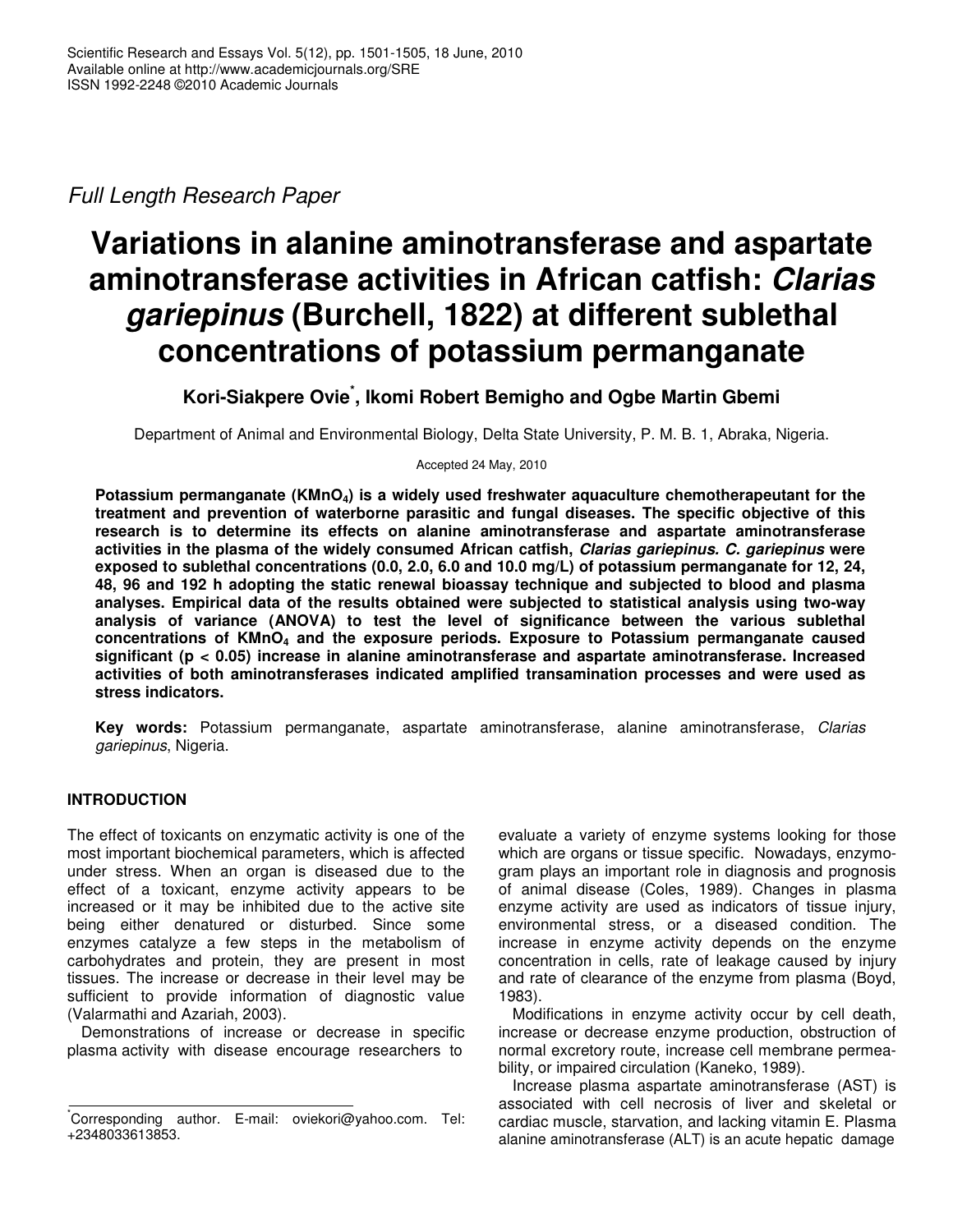good marker (James et al., 1991; Svoboda, 2001).

The variation in enzyme activities in the freshwater fish exposed to various pollutants have been reported (Nemcsok et al., 1981; Sjobeck et al., 1984; Begum and Vijayaraghavan, 1995; Desmet et al., 2001; Humtsoe et al., 2007). It has also been reported that the variation in enzyme activities in heavy metal treated fish is due to increased permeability of the cell as well as the direct effect of the heavy metal on the tissues (Roy, 2002).

The research work is conducted with the objective of investigating the effect of sublethal concentration of potassium permanganate  $(KMnO<sub>4</sub>)$ , a commonly used chemotherapeutant in aquaculture management of diseases and parasites; on alanine aminotransferase and aspartate aminotransferase activities in the plasma of the widely consumed African catfish *Clarias gariepinus* with particular reference to the concentration of the therapeutant and duration of exposure.

## **MATERIALS AND METHODS**

Apparently healthy live specimens of *C. gariepinus* (mean weight, 165.15  $\pm$  3.45 g; mean length 29.42  $\pm$  6.56 cm) were purchased from Tomab Fish Farms, Obiaruku, Delta State, Nigeria; and transported to the Animal and Environmental Biology Research Laboratory, Delta State University, Abraka where they were kept in large plastic drums supplied with clean borehole water. Fish were acclimatized to the experimental conditions for two weeks. Mortality during the period of acclimatization was less than 2%.

Stock solution of potassium permanganate  $(KMnO<sub>4</sub>)$  was prepared from 1 g standard AnalaR grade granules in 1 L of deionised water to form 100% concentration. From this stock solution, various concentrations used in the investigations were prepared by dilution.

Triplicates of the same experimental concentration design were conducted. For each triplicate, a set of four tanks were stocked with 20 randomly selected fish. At the end of the acclimatization period, each tank was randomly assigned to one of three treatments, plus control. Three tanks were dosed for each testing concentration of potassium permanganate: 2, 6, 10 mg/L of KMnO<sub>4</sub> and one is keep without  $KMnO<sub>4</sub>$  (0 mg/L).

The experimental tanks consisted of large plastic containers of 150 L capacity, filled to half their capacities and covered with a lid made of fine polyethylene gauze screen of 1 mm mesh size, to prevent the fish from jumping out of the containers. Experimental fish were fed daily with Catfish feed (Dizengoff; 4.5 mm; Protein 42%, Fat 13%, Fiber 1.9% and Ash 1.2%) at 3% of their body weights. The fish were not fed 24 h prior to the experimental period, as well as during the experimental period, which lasted 192 h. Natural photoperiod was maintained during the acclimation and experimental period.

The water quality parameters of the experimental set up bioassay, with KMnO<sub>4</sub> toxicant and control, were conducted at every sampling time according to APHA (1998) procedures. The water quality parameters measured included  $pH$  6.48  $\pm$  0.32, temperature 28.4  $\pm$  1.2°C, dissolved oxygen 7.36  $\pm$  1.12 mgL<sup>-1</sup>, free carbon dioxide 4.85  $\pm$  0.06 mgL<sup>-1</sup> and total alkalinity 34.6  $\pm$  1.54 mgL<sup>-1</sup>.

The test was performed using a semi-static renewal method in which the exposure medium was exchanged for every sampling time to maintain toxicant strength and level of dissolved oxygen as well as minimizing the level of ammonia excretion during this experiment.

Two fish were randomly caught individually using a small hand net from each experimental tank at each sampling time. The experiments were conducted three times, yielding a total of six fish

for each treatment at each sampling time. The sampling was done just before the initial addition of  $KMnO_4$  (0 h = start) and then at 12, 24, 48, 96 and 192 h.

Blood from the selected fish was drawn from the caudal vessels with a heparinised disposable plastic syringes and a hypodermic needle. The use of plastic syringe is a necessary precaution with fish blood, because contact with glass results in decreased coagulation time (Smith et al., 1952).

Plasma was obtained by centrifugation and diluted 1:20 with deionised water. The diluted plasma was then stored in a refrigerator at -4°C and later analysis were conducted for enzyme activities: Plasma alanine aminotransferase and aspartate aminotransferase. All determinations were carried out in duplicates for each sample.

Plasma alanine aminotransferase and aspartate aminotransferase were determined colorimetrically using commercial diagnostic kits (Dialab Producktion, Austria) using a spectrophotometer (Spectrumlab 21A, Lenjguang Tech, China).

Plasma alanine aminotransferase and aspartate aminotransferase were measured based upon International Federation of Clinical Chemistry (IFCC) recommendations by kinetic decreasing methods.

Plasma aspartate aminotransferase was measured based on the oxido-reductive process of NADH/NAD<sup>+</sup> in the presence of oxaloacetate and the resulting decrease in absorbance at 340 nm being directly proportional to the aspartate aminotransferase in the sample (U/L).

Plasma alanine aminotransferase was similarly measured based on the oxido-reductive process of NADH/NAD<sup>+</sup> in the presence of pyruvate and the resulting decrease in absorbance at 340 nm being directly proportional to the alanine aminotransferase in the sample  $(U/L)$ .

#### **Data analysis**

Results obtained for the triplicates from all three experiments were combined and subjected to statistical analysis using two-way analysis of variance (ANOVA) to test differences between the various levels of sublethal concentrations of KMnO<sup>4</sup> and the exposure periods. Multiple comparisons of the means were analyzed by the Bonferroni tests. All analyses were performed using the software programme (GraphPads Prism® Software version 5.0, San Diego, CA). Results were considered significant at the 95% confidence level  $(p < 0.05)$ .

# **RESULTS**

Mean plasma aspartate aminotransferase activities in the *C. gariepinus* exposed to the various toxicant concentrations and at different exposure periods is shown in Figure 1; while the percentage variation with respect to the control values are presented in Table 1. The activities of the plasma aspartate aminotransferase in the control group ranged from 15.65 - 16.90 U/L. There was generally a gradual increase in the plasma aspartate aminotransferase levels in the treated fish with increase in both  $KMnO<sub>4</sub>$  concentration and exposure time. Similarly, there was significant difference ( $p < 0.05$ ) in the means of plasma aspartate aminotransferase levels in the treated fish with increase in the concentration and exposure time.

Multiple comparisons using Bonferroni test fail to show any significant differences between mean levels of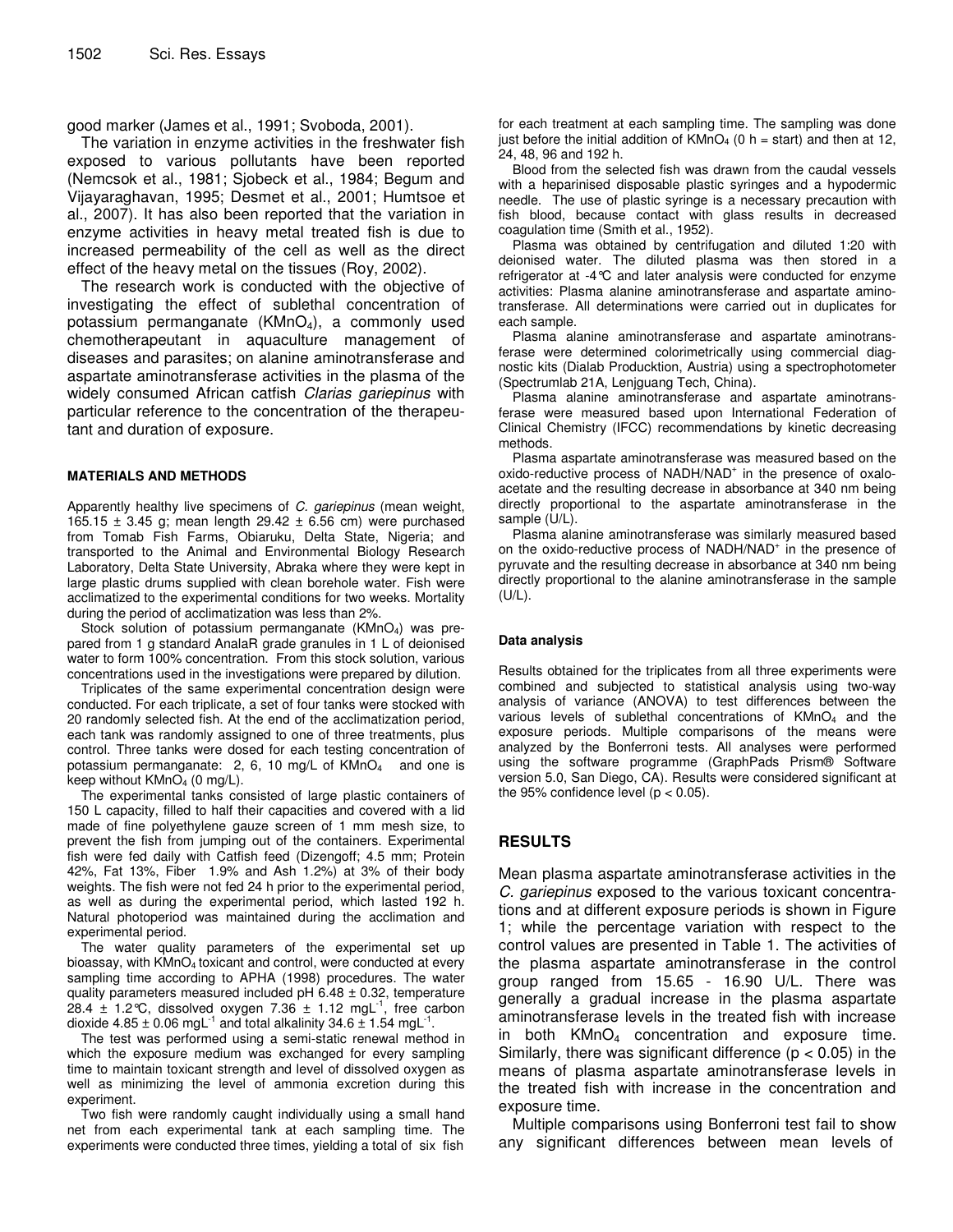

**Figure 1.** Mean values of activities of plasma aspartate aminotransferase in *C. gariepinus* exposed to the various sublethal concentrations of potassium permanganate over a period of 192 h. Each column represents the mean value and vertical bars indicate the standard error of the mean.

**Table 1.** Percentage variation of activities of plasma aspartate aminotransferase of *C. gariepinus* exposed to the various sublethal concentrations of KMnO<sub>4</sub> over a period of 192 h.

| <b>Concentration</b>       | Exposure period (h) |      |       |          |          |          |  |  |  |
|----------------------------|---------------------|------|-------|----------|----------|----------|--|--|--|
| (mg/L K MnO <sub>4</sub> ) | Start               | 12   | 24    | 48       | 96       | 192      |  |  |  |
| ິ                          | 0.00                | 3.67 | 18.11 | $22.36*$ | $40.96*$ | $41.31*$ |  |  |  |
| 6                          | 0.00                | 0.42 | 9.70  | $29.28*$ | 48.82*   | $49.02*$ |  |  |  |
| 10                         | 0.00                | 8.31 | 15.44 | $36.90*$ | $53.16*$ | 69.83*   |  |  |  |

 $*$  Indicates significant difference ( $p < 0.05$ ) from the zero time (start) values.

plasma aspartate aminotransferase for zero time and mean values following 12 and 24 h exposure all treatments of  $KMnO<sub>4</sub>$ . On the other hand, significant ( $p <$ 0.05) differences were observed in fish exposed to all the treatments of  $KMnO<sub>4</sub>$  at 48, 96 and 192 h. Activities of plasma aspartate aminotransferase levels in the treated fish showed a seemingly dose- and time-dependent increase with the maximum elevation percentage (69.83) being recorded in 10 mg/L  $KMnO<sub>4</sub>$  exposed fish at 192 h.

The mean plasma alanine aminotransferase activities in fish exposed to different concentrations of potassium permanganate under different exposure period is graphically presented in Figure 2; while the percentage variation with respect to the control values are presented in Table 2. The plasma alanine aminotransferase activeties in the control fish varied between 22.87 and 27.44 U/L. There was an initial decrease (-4.47%) in the mean level of plasma alanine aminotransferase observed in the test fish as the concentration increased from 0 - 2 mg/L  $KMnO<sub>4</sub>$  at 12 h, it increased as the exposure time increased to 192 h. In 6 and 10 mg/L  $KMnO<sub>4</sub>$  exposed fish, enzyme activities increased following 12 - 192 h of exposure. There was significant difference in the mean

levels of plasma alanine aminotransferase of the treated fish with increase in concentration of the toxicant and exposure time. Comparison of means using Bonferroni test revealed that the only observed decrease in the mean levels of plasma alanine aminotransferase in the fish exposed to 2 mg/L  $KMnO<sub>4</sub>$  at 12 h was not significantly different ( $p < 0.05$ ) from the zero time (start) values. In all the other treatments and exposure time, there was significant difference between them and the zero time values. However, the maximum percentage elevation (53.88) of enzyme activity was recorded in the 10 mg/L KMnO<sub>4</sub> exposed group following 96 h exposure.

## **DISCUSSION**

Plasma enzymes levels in fish have been proposed to be good indicators of extreme stress and provide information of organ dysfunction (Wells et al., 1986). Toxicants cause a disturbance in the physiological state of the animal which affects enzyme activity. Toxicants bring about distortions in the cell organelles, which may bring about elevation or inhibition in the activities of the enzymes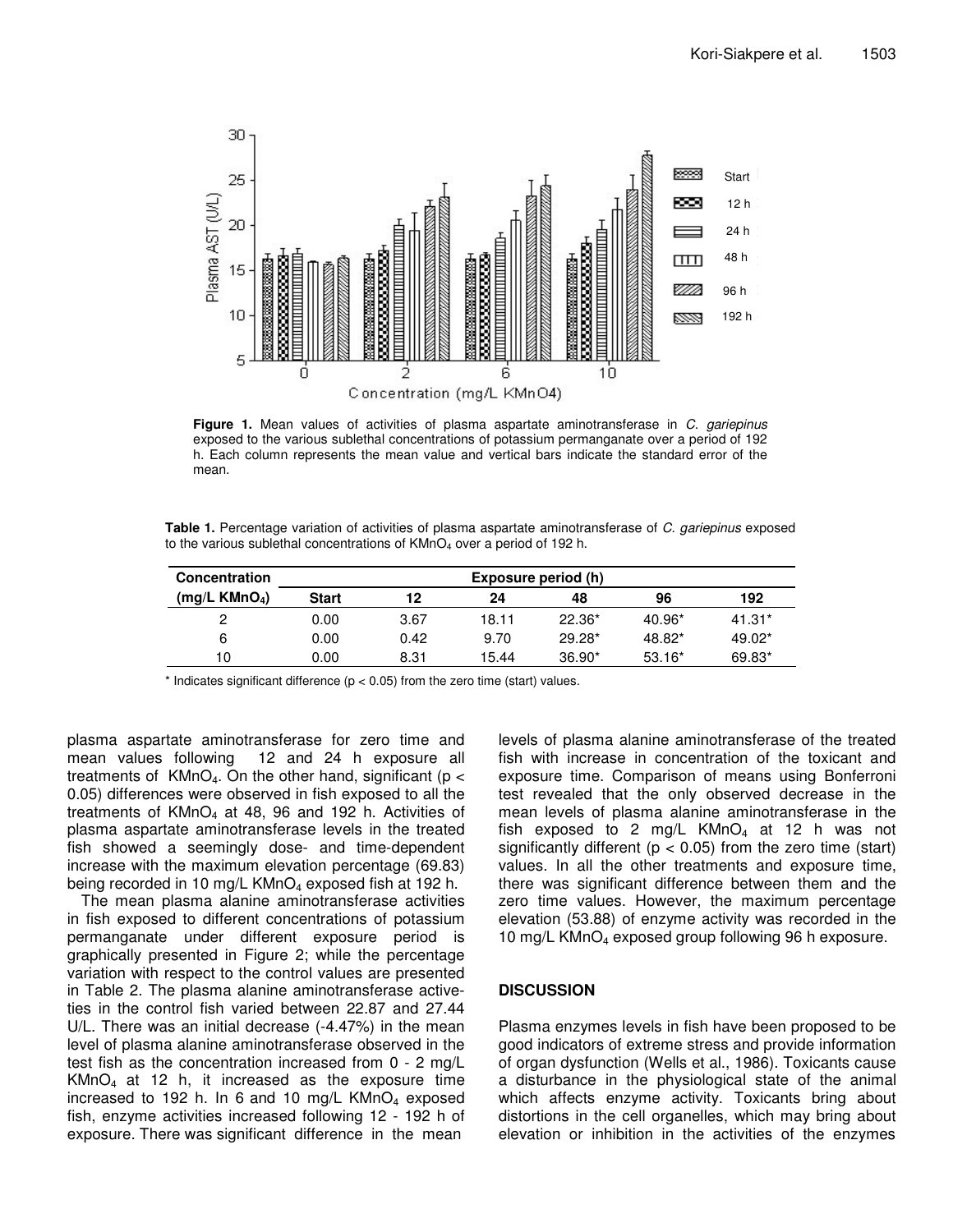

**Figure 2.** Mean values of activities of plasma alanine aminotransferase in *C. gariepinus* exposed to the various sublethal concentrations of potassium permanganate over a period of 192 h. Symbols as in Figure 1.

**Table 2.** Percentage variation of activities of plasma alanine aminotransferase acid of *C. gariepinus* exposed to the various sublethal concentrations of KMnO<sub>4</sub> over a period of 192 h.

| <b>Concentration</b>        | Exposure period (h) |         |          |          |          |          |  |  |
|-----------------------------|---------------------|---------|----------|----------|----------|----------|--|--|
| $(mq/L$ KMnO <sub>4</sub> ) | Start               | 12      | 24       | 48       | 96       | 192      |  |  |
|                             | 0.00                | $-4.47$ | $20.83*$ | $19.60*$ | $41.20*$ | $23.43*$ |  |  |
|                             | 0.00                | $7.21*$ | $29.72*$ | $14.04*$ | $45.52*$ | $29.99*$ |  |  |
| 10                          | 0.00                | $4.06*$ | 28.33*   | 24.06*   | 53.88*   | $36.33*$ |  |  |

 $*$  Indicates significant difference ( $p < 0.05$ ) from the zero time (start) values.

(Valarmathi and Azariah, 2003). Plasma enzyme levels depend on the rate of release of enzymes from damaged cells, which in turn depend on the rate at which damage is occurring and at the extent of cell damage.

Aminotransferases are intracellular enzymes which are normally localized within the cells of the liver, heart, gills, kidney, muscle and other organs. Aspartate aminotransferase (AST) is present in high concentrations in the heart, liver, skeletal muscle, kidney and erythrocytes while alanine aminotransferase (ALT) is present in high concentrations in liver and to a lesser extent in skeletal muscle, kidney and heart (Zilva et al., 1992). The levels of these enzymes increase in the plasma when the cells are damaged or their membranes disrupted, allowing the enzymes to leak out of the cells. These enzymes are therefore of major importance in assessing and monitoring liver cytolysis (Wada and Snell, 1962). The significant changes in the activities of AST and ALT enzymes in blood plasma indicate tissue impairment caused by stress (James et al., 1991; Svoboda, 2001).

The pattern of AST and ALT activities recorded in the present study show that cellular damage could arise from the exposure of the experimental fish to potassium permanganate resulted in the leakage of these enzymes to the extracellular fluid. Increased plasma AST and ALT activity, an obvious biochemical symptom of liver

cytolysis may thus be attributed to increase in liver AST and ALT and contribution from other organs of the body. Aminotransferases play vital roles in carbohydrate-protein metabolism in fish and other organisms' tissues (Eze, 1983). The aminotransferases occupy a central position in the amino acid metabolism as they help in retaining amino groups (to form a new amino acid) during the degradation of amino acid and also involved in the biochemical regulation of intracellular amino acid pool. They help in providing necessary intermediates for gluconeogenesis. The observed alterations in their activities in the exposed fish may therefore have adverse effect on the amino acid metabolism of the tissues and consequently the intermediates required for gluconeogenesis.

Increased activities of both aminotransferases indicated amplified transamination processes. An increased in transamination occurs due to amino acid input into the TCA cycle in order to cope with the energy crisis during toxicant-based stress (Philip et al., 1995).

#### **REFERENCES**

APHA (1998). Standard methods for examination of water and wastewater. 20<sup>th</sup> Edn. American Public Health Association Washington D C., p. 1976.